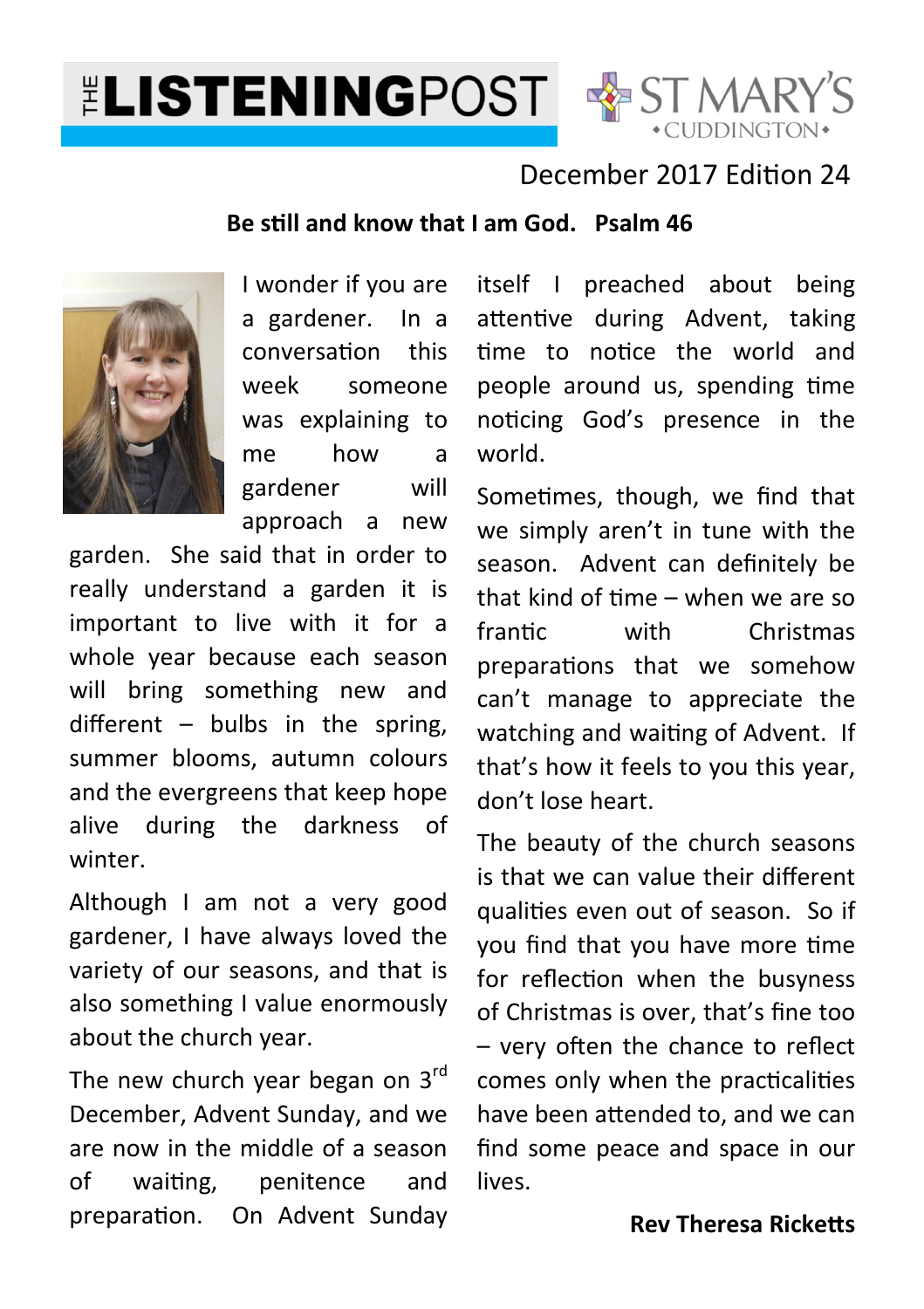# **The origins of British Christmas Traditions**

#### **Christmas Cards**

In 1843, after the setting up of the Post Office, Sir Henry Cole and the artist John Horsley created the first Christmas card to encourage people to use its services. Cards cost one shilling (£5.25 in today's money) and a stamp cost one penny (40p). By the 1860's advances in printing had brought down the cost of cards and by 1900 Christmas cards had spread throughout Europe.

#### **Christmas Trees**

Northern Europeans have had Christmas trees for around one thousand years, and some appeared in English homes from the Middle Ages onwards, but they did not catch on until Prince Albert put one up at Osborne in the 1830s.

#### **Mince Pies**

Early mince pies were inspired by Middle Eastern cuisine brought back from the Crusades. They had thirteen ingredients representing Christ and the Apostles and were made in an oval shape to represent the manger.

#### **Christmas Carols**

In pagan times carols were songs and dances of praise and joy. The practice of singing them was

carried over into the Christian era. Those most familiar to us today date from Victorian times.

#### **Stockings**

Legend has it that St Nicholas, known as the gift giver, sent bags of gold down the chimney of a poor man who had no dowry for his unmarried daughters. The gold fell into stockings hanging to dry. In the Netherlands St Nicholas is known as Sinterklaas, and became Santa Claus to English speakers in North America.

#### **Holly and Ivy**

Holly and Ivy were used in celebrations of the winter solstice in pre-Christian times and still provide a splash of colour in the darkest month of the year.

#### **Turkey**

Turkeys originated in Mexico and were brought to England by William Strickland in 1526. Henry VIII enjoyed turkey but it was not until the late  $19<sup>th</sup>$  century that it became fashionable in high society, and the early twentieth century before it was adopted by the middle classes. In 1930 a turkey cost the equivalent of a week's wages and it remained a luxury until the 1950's.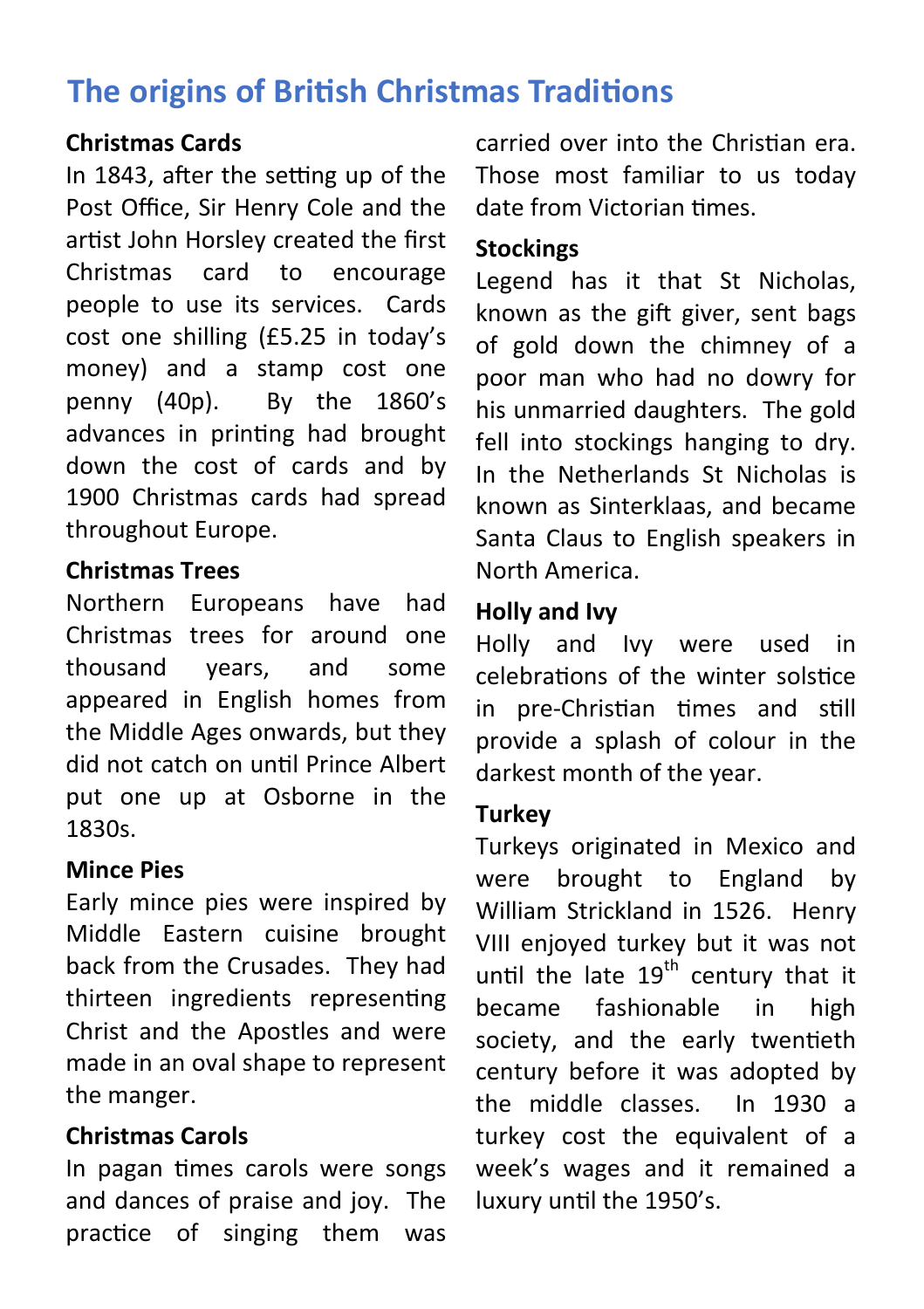## **Our Festival of Nine Lessons and Carols**

"What sweeter music can we bring than a carol, for to sing the birth of this our heavenly King?" After many months, I have finally given in to the choir's demands to sing more Rutter ... and I am not regretting it! John Rutter's beautiful 'What sweeter music' is actually new to the choir this year and will open our Festival of Nine **Lessons and Carols, Sunday 17th December 6pm**.

Alongside another new-found favourite, Graham Ellis's 'There is no rose', there should be a sweet and lyrical style to the choir's musical interludes.

I am very grateful to the choir for working so hard on their performances and for the many hours of rehearsal time they have all given.

Whilst the choir have been busy practising their harmonies at

home, I have been preparing two Christmas works by two of the most important composers for the organ: Messiaen and Bach. Bach's improvisation on the carol 'In dulci jubilo' will close the service, whilst the service will begin with Messiaen's 'Les bergers' - a musical description of the shepherd's journey to the nativity.

The shepherds travel slowly through the cold wind (organ flute stops), following the guiding shimmering stars (organ mutation stops). After their journey ends, and after a few moments of bird song, the shepherds dance with joy to an eastern melody (organ clarinet stop) upon discovering the baby Jesus.

We hope to see you all there in celebration of the birth of our heavenly King!

#### **Michael Burt, Choir Director**